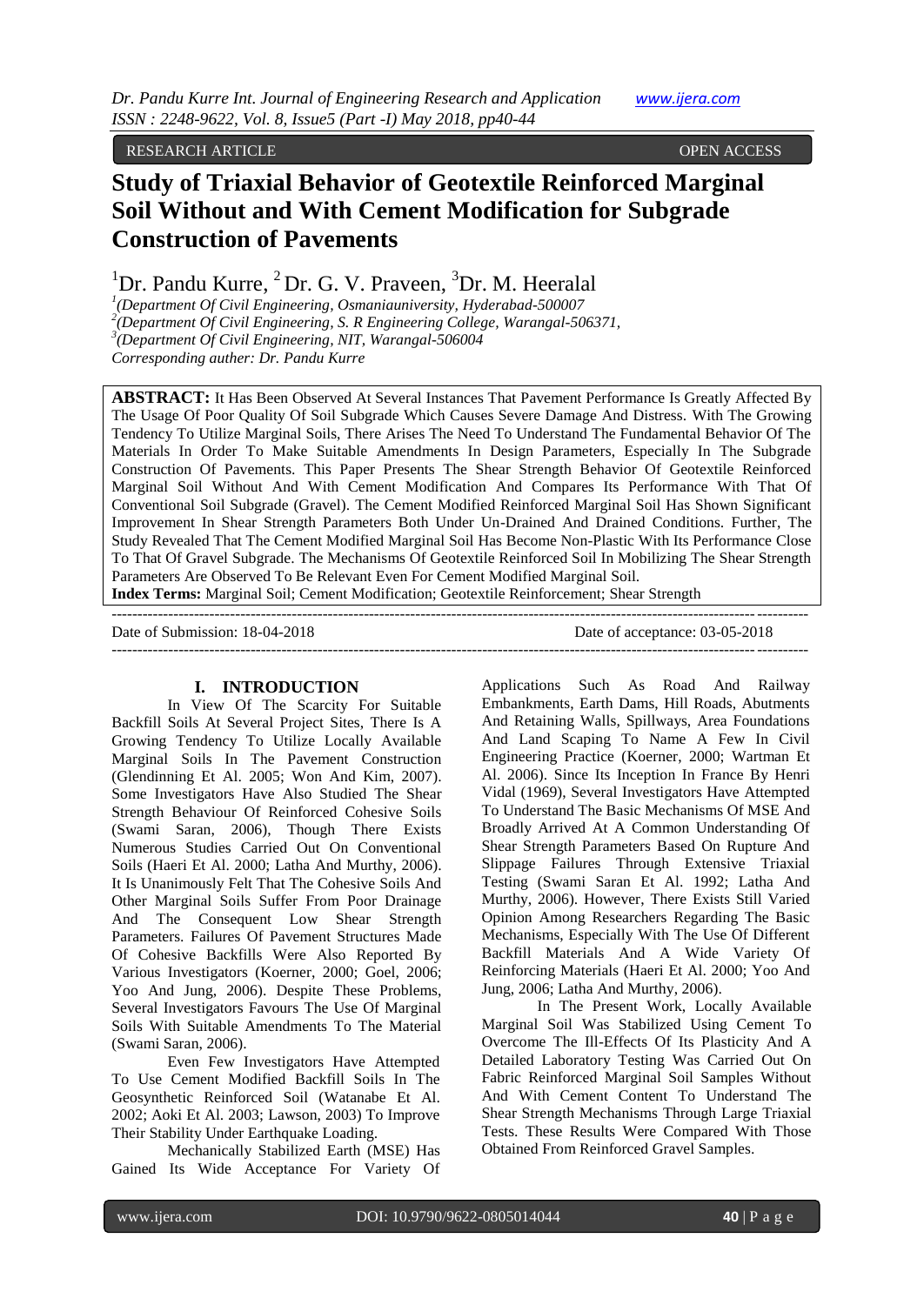## **II. MATERIALS AND METHODOLOGY**

The Present Investigation Is Undertaken To Understand The Shear Strength Behaviour Of Reinforced Marginal Soil Without And With Cement Modification For Which The Following Materials And Methodology Were Adopted.

#### 2.1 Materials

Gravel/Murrum: Gravels Are Coarse Grained Soils With Particle Size Under 2.36 Mm With Little Or No Fines Contributing To Cohesion Of Materials. Murrum Is The Product Of Decomposition And Weathering Of The Pavement Rock. Visually These Are Similar To Gravel Except Presence Of Higher Content Of Fines.

Marginal Soil: Locally Available Marginal Soil Was Used To Simulate The Marginal Backfill Soil. The Properties Of Marginal Soil Were Determined As Per Bureau Of Indian Standards (SP 36-Part 1): 1987). Gravel (9%); Sand (52%); Silt (24%); Clay (15%); Liquid Limit, Wl (37%); Plastic Limit, Wp (20%); Unified Soil Classification (SC); Optimum Moisture Content (16%); Maximum Dry Density (1.78); Shear Strength Parameters: UU Conditioncu(53kpa);  $\Box$  U(160); CD Condition C' (11 Kpa); $\Box'$  (300); Coefficient Of Permeability, K  $(7.62 \times 10^{-7})$ 

–5cm/Sec).

Cement: Ordinary Portland Cement Of 53 Grade Is Used To Modify The Marginal Soil.

| <b>Different</b> | Soil-Cement: The Marginal Soil-Cement Mixes With                   |                                 |           | UCS Values As Given In Table |     |     |      |  |
|------------------|--------------------------------------------------------------------|---------------------------------|-----------|------------------------------|-----|-----|------|--|
| And              | Cement Contents Were Tested For Their Atterberg Limits             |                                 |           |                              |     |     |      |  |
|                  | Table 1. The Properties Of Plain And Cement Modified Marginal Soil |                                 |           |                              |     |     |      |  |
|                  | Property                                                           | Cement Content In Marginal Soil |           |                              |     |     |      |  |
|                  |                                                                    | 0%                              | 2%        | 3%                           | 4%  | 5%  | 10%  |  |
|                  | Atterberg Limits (Immediately After                                |                                 |           |                              |     |     |      |  |
|                  | <b>Adding The Cement)</b>                                          |                                 |           |                              |     |     |      |  |
|                  | Liquid Limit, Wl (%)                                               | 37                              | 36        | 36                           | 34  | 34  | NP   |  |
|                  | Plastic Limit, Wp (%)                                              | 20                              | 19        | 19                           | 18  | 20  |      |  |
|                  | <b>Atterberg Limits</b>                                            |                                 |           |                              |     |     |      |  |
|                  | (At 3 Days Curing Period)                                          |                                 |           |                              |     |     |      |  |
|                  | Liquid Limit, WI (%)                                               |                                 | <b>NP</b> | NP                           | NP  | NP  | NP   |  |
|                  | Plastic Limit, Wp (%)                                              |                                 |           |                              |     |     |      |  |
|                  | Unconfined Compressive Strength (Kpa) (At                          |                                 |           |                              |     |     |      |  |
|                  | 3 Davs Curing Period)                                              | 76                              | 275       | 359                          | 508 | 669 | 1275 |  |

From This Table, It Can Be Seen That The Soil Has Become

Non-Plastic (NP) At 2% Cement Content And For The Subsequent

Shear Strength Studies 3, 5 And 10% Cement Contents By Dry

Weight Of Soil Were Used.

Geotextiles

Fibertex G–100, A Non Woven Geotextile Was Used As Reinforcing Materials And Its Properties Are Given In Table 2. The Properties Were Determined As Per The Standard Procedures (Mandal And Divshikar, 2002). This Fabric Was So Chosen To Distinguish The Failure Mechanisms Of Fabric Reinforced Cement Modified Marginal Soil.

| Property               | Fibertex<br>Woven) | $G-100$ | (Non- |
|------------------------|--------------------|---------|-------|
| Weight                 | 100 G/M2           |         |       |
| Thickness At 2 Kpa     | $0.6$ Mm           |         |       |
| Widewidthtensile       | $4.0$ Kn/M         |         |       |
| Strength               | $0.13$ M/Sec       |         |       |
| In-Plane Permeability  | 110 Micron         |         |       |
| Apparent Opening Size, |                    |         |       |
| O95%                   |                    |         |       |

#### 2.2. Sample Preparation

The Shear Strength Tests Were Carried Out On 100 Mm Diameter And 200 Mm Height Soil Samples. It Is Evident That, Larger Size Samples Could Depict And Gives Picture Of The Failure Mechanisms Properly (Powrie, 2002). The Samples Were Prepared With The Help Of A Split Mould By Means Of Static Compaction. For This, The Required Dry Weight Of Soil Corresponding To Maximum Dry Density For Each Sample Was Taken And The Calculated Saturated Moisture Content Was Added To It. In Case Of Reinforced Samples, The Wet Soil Was Divided Into Equal Parts (So As To Embed The Fibertex G–100 Reinforcing Layer In The Middle Of Height Of The Specimen) And Pressed To The Required Thickness Between Geotextile (Fibertex G–100) Layers Under A Compression Testing Machine.

The Fabric Reinforcement (Fibertex G– 100) Was Chosen With Low Tensile Strength To Replicate Failure Mechanism In Accurate Manner. The Diameter Of Geotextile Reinforcing Layers Is Kept Slightly Less Than The Diameter Of Mould And The Geotextile Disc Was Placed Horizontally In Soil Samples. The Geotextile Reinforcing Layer Placed At The Middle Of The Height Of Specimen And Its Position And Placement In Soil Sample Is Shown In Fig.1.

In Case Of Cement Modified Marginal Soil Samples, 3% Cement By Dry Weight Of Soil Was Thoroughly Mixed Until A Mixture Of Uniform Color/Texture Was Obtained. After Adding Water Content Equal To Optimum Moisture Content Of The Plain Soil, The Resulted Soil–Cement Mixture Was Used For Sample Preparation. The Required Wet Weight Of Sample Was Compacted Using A Compression Testing Machine And The Fibertex G– 100 Fabric Layer Was Placed As Per The Configuration. These Cement Modified Marginal Soil Samples Were Kept In Polythene Bags And Placed In Desiccators For 24 Hours And Then Moisture Cured By Immersing Them In Water Tubs (Perforating The Polythene Bags) For 7 Days Of Curing Period Before Testing.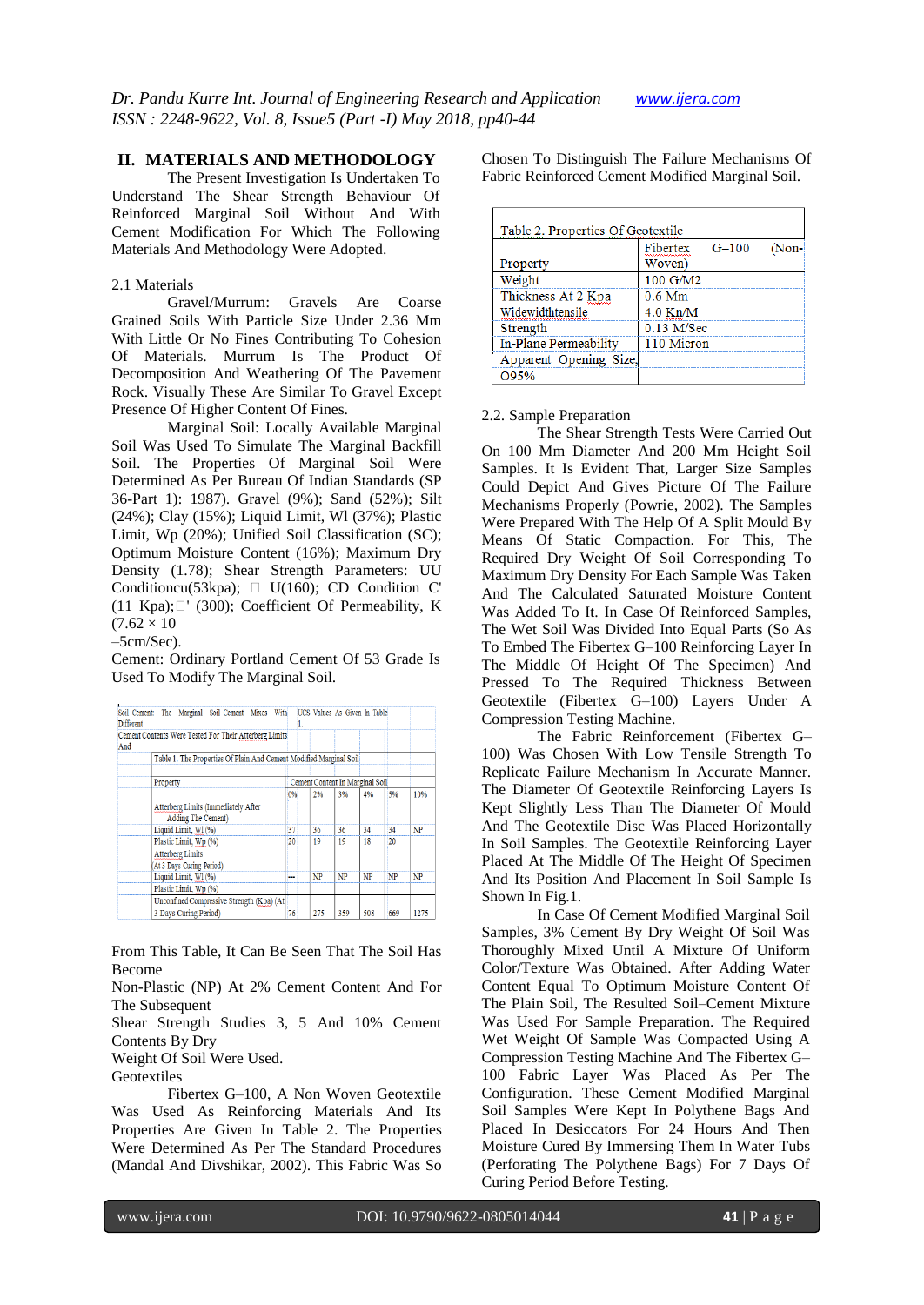The Reinforced Marginal Soil Samples Were Prepared Using The Split Mould As Per The Reinforcing Layer Configuration By Static Compaction. For These Samples, No Cement Modification Was Adopted.

## 3.1. Testing Procedure

The Unreinforced And Reinforced Marginal Soil Samples Without And With Cement Modification Were Tested Both In Undrained And Drained Triaxial Testing Conditions. The Reinforced Gravel Samples Were Tested Only Under Drained Triaxial Condition. These Tests Were Aimed At Understanding The Shear Strength Behaviour Of Reinforced Marginal Soil Without And With Cement Modification And To Compare Its Performance With That Of Reinforced Gravel Samples.



**Fig.4.1.** 100 Mm Diameter (D) And 200 Mm Height (H) Soil Samples With Geotextile Reinforcing Layer Configuration.

#### 3.2. Large Triaxial Tests

Laboratory Undrained And Drained Triaxial Compression Tests Were Performed To Investigate The Stress–Strain Characteristics And Shear Strength Of Unreinforced And Reinforced Marginal Soil Samples Without And With Cement Modification. Also The Triaxial Tests Were Performed On Plain And Reinforced Marginal Soil Samples Without Cement Modification. The Tests Were Carried Out In A Large Triaxial Cell. The Test Sample Was Placed On The Pedestal With Filter Papers On Both The Sides And A Split Filter Paper Was Wrapped Around The Sample To Facilitate Its Saturation Or Drainage. Then The Sample Was Enclosed By A Thin Rubber Membrane With The Help Of Membrane Stretcher (Plate 1).



**Plate 1.** Soil Specimen Preparation And Test Set Up For Triaxial Testing.

`The Membrane Was Sealed Using "O" Rings At The Top And Bottom To A Loading Pad Of Triaxial Cell And It Was Filled With Water. Then It Was Placed On The Pedestal Of A Compression Testing Machine And The Sample Was Sheared Under The Intended Cell Pressure At A Strain Rate Of 1.20 Mm/Min For Undrained Condition And 0.01 Mm/Min For Drained Condition. The Axial Deformation Of The Sample Was Measured Using A Dial Gauge With Least Count Of 0.01 Mm And The Load Was Recorded Using A 5 Ton Capacity Proving Ring (Plate 2).



**Plate 2.** Large Triaxial Test–Experimental Set Up

Few Repetitions Were Made Under Drained Condition Whenever It Was Felt Necessary During The Investigation; Especially For 3% Cement Content With Single Layer Of Geotextile (Fibertex G–100) Reinforcement. Triaxial Tests Have Been Done Without And With Admixing Of Cement, With Reinforcement.

## **III. RESULTS AND DISCUSSION**

3.1. Stress–Strain Behavior

In Order To Characterize The Marginal Soil Without/With Cement Modification Or With/Without Geotextile Reinforcement, Shear Strength Tests (Large Triaxial Tests) Were Carried Out.

## 3.1.1. Triaxial Tests (UU Condition)

For The Test Samples As Used In Triaxial Tests, Typical Stress–Strain Patterns For Fibertex G–100 Fabric Reinforced Marginal Soil Without/With Cement Modification For  $\square$ 3 = 150 Kpa Are Shown In Fig. 2 Under Undrained Condition. As Can Be Observed From These Stress– Strain Patterns, There Is Only A Nominal Increase In Strength By The Provision Of Reinforcement Under This Test Condition.

It Can Be Observed From This Figure That The Improvement In Strength Of Virgin Soil Upon Reinforcement Under Undrained Condition (Fig. 2) Is Significantly Lower Than That In Drained Condition (Fig. 3). Hence, The Low Permeable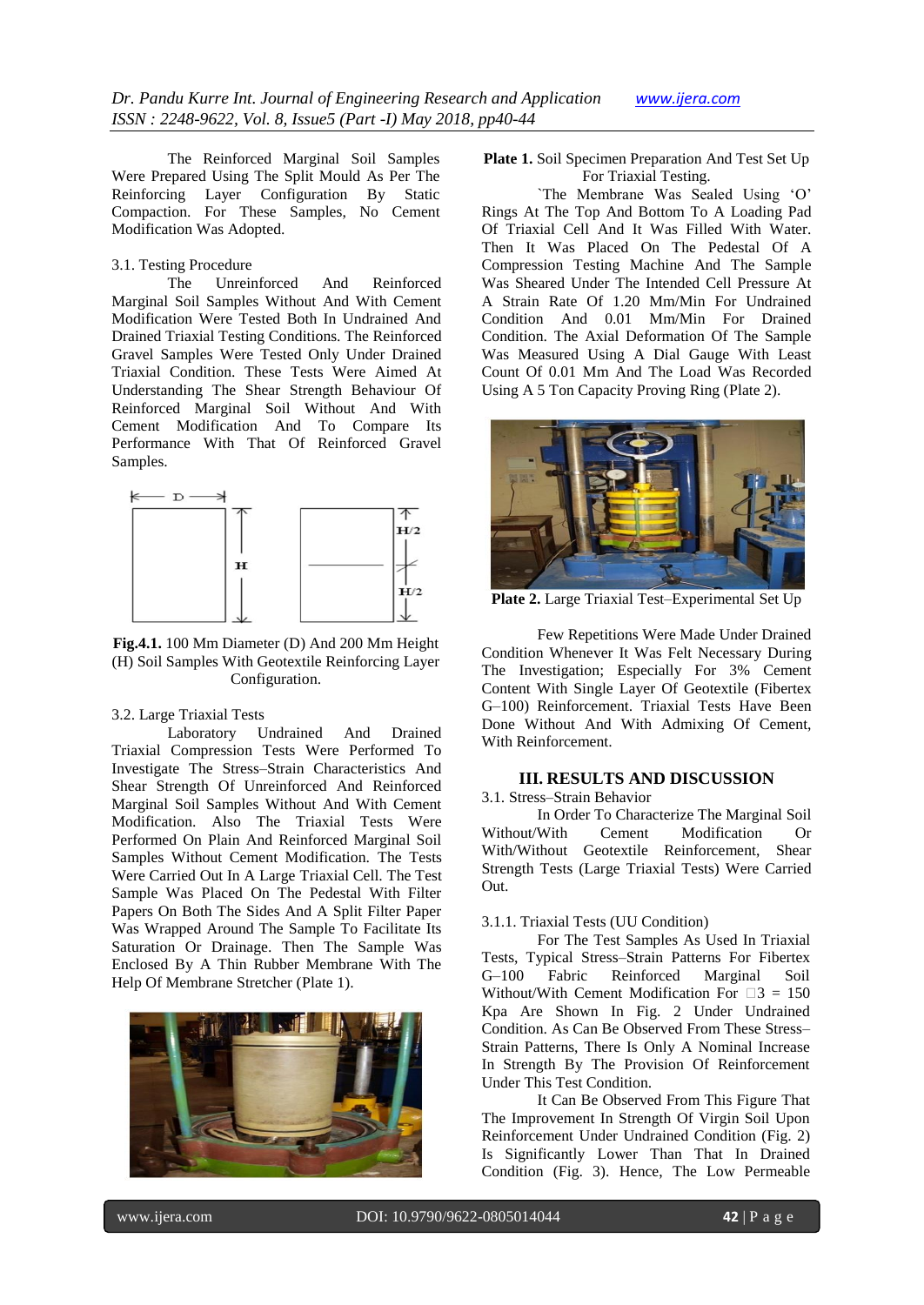Marginal Soil With Higher Plasticity Cannot Be Used In Subgrade Soil Unless Elaborate Drainage Arrangements Are Made To Ensure Proper Soil– Reinforcement Interaction.

The Fabric Layers Were Observed To Be Subjected To Sliding Without Any Signs Of Rupture In Plain Soil. The Comparative Stress– Strain Curves Of Different Test Samples Of Marginal Soil Under Triaxial Loading (UU Condition) For Confining Stress Of 150 Kpa At 7 Days Curing Period Are Shown In Fig. 2. It Can Be Observed From This Figure That Even 3% Cement Modified Marginal Soil Has Shown An Increase In Deviator Stress By 3 Times Compared To Plain Soil And The Failed Samples Were Observed To Be Non–Plastic.

In Case Of Cement Modified And Fabric Reinforced Samples, Fibertex G–100 Fabric Layer Was Observed To Be Partly Stretched And Partly Slided In Tested Samples And The Fabric Layer Was Ruptured. The Significant Strength Gain Of Cement Modified Samples Without And With Fabric Reinforcement Even Under Undrained Condition Could Be Attributed To Their Increased Stiffness With Non-Plastic Nature As Elucidated By The Observation Of Failed Samples.

#### 3.1.2. Triaxial Tests (CD Condition)

The Stress–Strain Patterns Of Marginal Soil Samples Under Drained Condition Indicate That There Is A Distinct Influence Of Cement Modification And Fabric Reinforcement On The Deviator Stress (Fig. 3).

The Specimens Have Shown Gradual Failure With Increased Strain Level Compared To Soil–Cement Alone Indicating More Of Its Ductile Nature. The Non–Woven Geotextile Layer, Fibertex G–100 Was Partly Stretched And Partly Slided And Was Subjected To Rupture Failure As In The Case Of Undrained Test Condition (Plate 3). The Descending Order Of Strength Gain Is Observed For Fibertex G–100 Geotextile Reinforced Modified

Marginal Soil Sample Followed By Modified Marginal Soil Samples And Plain Marginal Soil Samples.





As The Stress–Strain Patterns Are Almost Similar For Different Sample Conditions, Only Representative Plots Are Presented To Avoid Repetition. From These Trends, It Is Understood That The Effective Mobilization Of Peak Deviator Stress Of Fabric Reinforced And Cement Modified Marginal Soil Depends On Full Drainage Condition.



**Fig. 3**. Stress–Strain Curves Of Reinforced And 3% Cement Modified Marginal Soil Under Drained Condition At 7 Days Curing For  $\Box$  3 = 150 Kpa.



**Fig.4.** Stress–Strain Curves From Triaxial Tests On Reinforced Gravel Under Drained Condition.

This Can Be Supported By The Fact That The Peak Deviator Stress Under Drained Condition Is Almost Twice That In Undrained Condition. Further, The Higher Strength Gain By Soil–Cement From Fabric Reinforcement At Greater Curing Periods Could Be Reflected In Triaxial Tests Under Drained Condition, Whereas In Triaxial Undrained Tests It Could Not Be Distinctly Measured Due To Premature Failure Of Soil–Cement As Observed From Failed Samples. It Can Also Be Observed That The Stress–Strain Patterns Of Cement Modified Marginal Soil Samples Are Close To Those For Reinforced Gravel Samples (Fig. 4).

From Above Discussion, It Can Be Understood That The Cement Modified Marginal Soil With Its Non–Plastic Nature And Improved Stiffness Could Be Used Along With Reinforcement As Subgrade Soil For Flexible Pavement Construction, Especially When The Fabric Reinforcement That Facilitates Internal Drainage. The Fabric Reinforced Marginal Soil Upon Cement